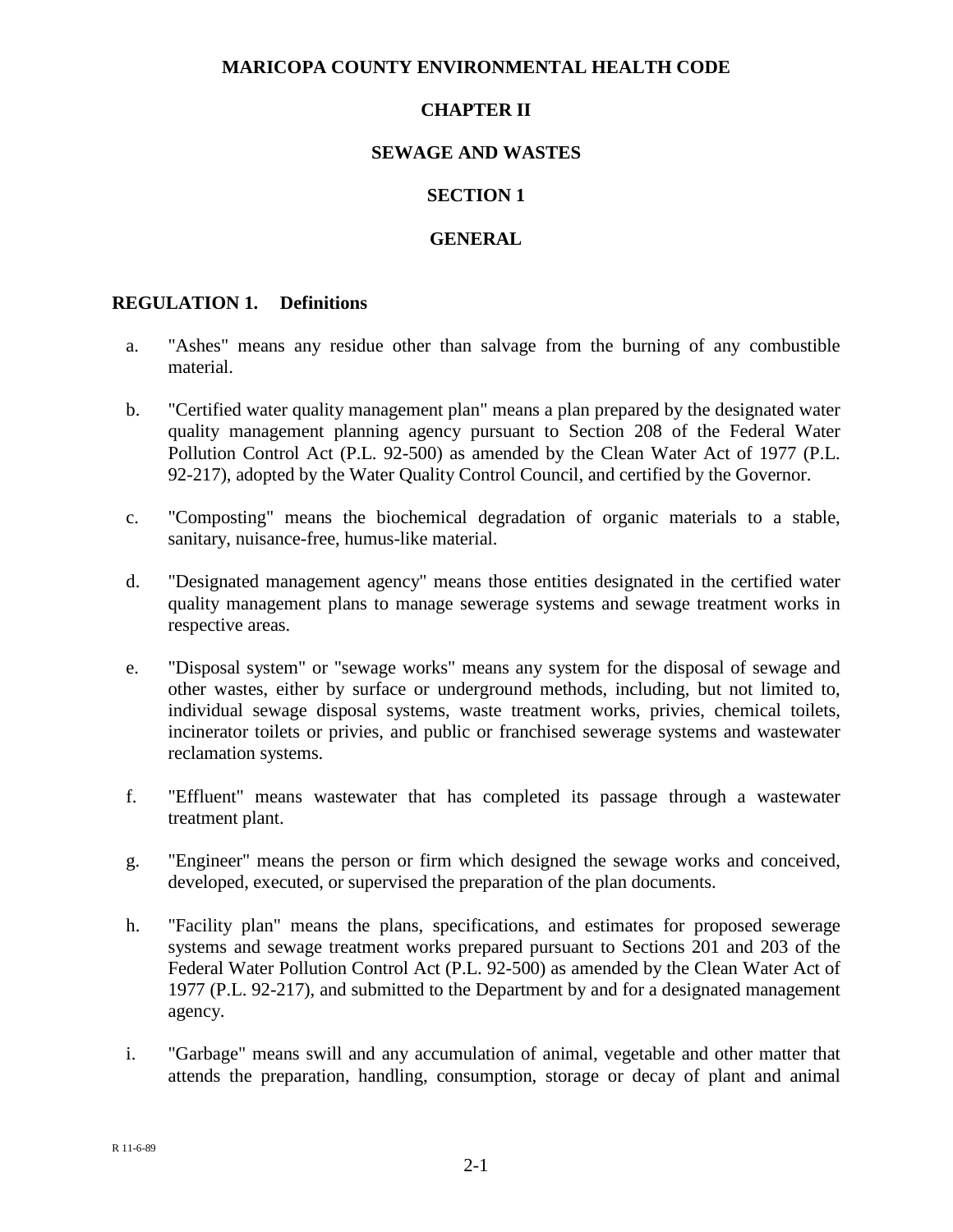matter including meats, fish, fowl, birds, fruit, vegetable or dairy products and the waste wrappers or containers thereof.

- j. "General plan" means a plan prepared by a responsible government entity.
- k. "Hazardous waste" means any waste so defined by the provisions of A.A.C. Title 18, Chapter 8, Article 2.
- l. "Human excreta" means human fecal and urinary discharges and includes any waste containing such material.
- m. Industrial waste" means the liquid, gaseous, or solid wastes or combinations produced thereof as a result of any industrial operation.
- n. "Manure" shall mean animal excreta, including cleanings from barns, stables, corrals, pens, or conveyances used for stabling, transporting, or penning of animals or fowl.
- o. "Plan documents" means reports, proposals, preliminary plans, survey and basis of design data, general and detail construction plans, profiles, specifications, and all other information pertaining to sewage works planning.
- p. "Pollution" means such contamination, or other alteration of the physical, chemical, or biological properties of any waters of the County, including change in temperature, taste, color, turbidity, or odor of the waters, or such discharge of any liquid, gaseous, solid, radioactive, or other substance into any waters of the County which will or is likely to create a public nuisance or render such waters harmful, detrimental, or injurious to public health, safety, or welfare, or to domestic, agricultural, commercial, industrial, recreational, or other beneficial uses, or to livestock, wild animals, birds, fish, or other aquatic life.
- q. "Public sewer" means a sewer, located in a road, street, alley, easement, or right-of-way, used to convey sewage to community treatment and disposal facilities.
- r. "Refuse" shall mean all putrescible and nonputrescible solid and semisolid wastes, including garbage, rubbish, ashes, manure, street cleanings, dead animals, abandoned automobiles, and industrial wastes, but not human excreta or sewage.
- s. "Rubbish" mean**s** nonputrescible solid wastes excluding ashes, consisting of both combustible and noncombustible wastes, such as paper, cardboard, waste metal, tin cans, yard clippings, wood, glass, bedding, crockery, and similar materials.
- t. "Service Area" means that geographic region specified for a designated management agency by the applicable certified water quality management plan or by a subsequent facility plan.
- u. "Sewage" means the wastes from toilets, baths, sinks, lavatories, laundries, and other plumbing fixtures in residences, institutions, public and business buildings, mobile homes, watercraft, and other places of human habitation, employment or recreation.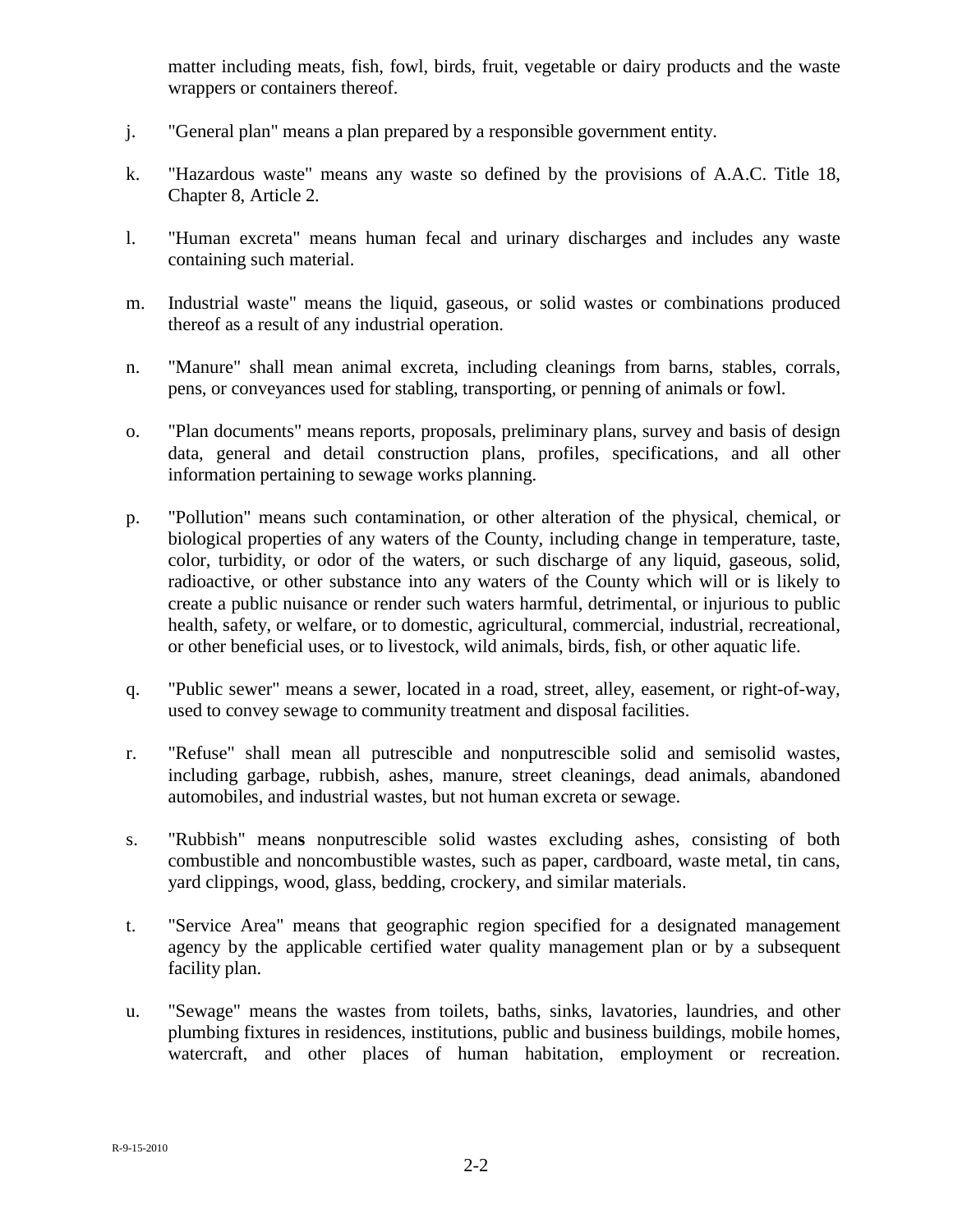- v. "Sewerage system" means the pipeline or conduits, pumping stations, force mains, and all other structures, devices, appurtenances, and facilities used for collecting, or conducting wastes to a point of treatment and disposal.
- w. A "dump" shall mean a place where refuse is disposed of on or in the ground in a manner other than that described in these regulations for a sanitary landfill.
- x. "Treatment works" shall mean any treatment plant, disposal system, lagoon, or other works used for the purpose of treating, stabilizing, holding, or disposing of sewage or industrial wastes.
- y. "Wastes" means sewage, industrial wastes, and all other liquid, gaseous, solid, radioactive, or other substances which may pollute or tend to pollute any waters of the County. The term "wastes" does not include agricultural irrigation and drainage waters, for which water quality standards shall have been established by the state.
- z. "Wastewater" means sewage, and waterborne industrial wastes.
- aa. "Wastewater Reclamation or Reuse System" means the wastewater treatment works and the entire Reuse/Reclamation and Distribution System for the use of reclaimed wastewater.
- bb. "Waters of the County" means all waters within the jurisdiction of this County including all streams, perennial or intermittent, lakes, ponds, impounding reservoirs, marshes, watercourses, waterways, wells, springs, irrigation systems, drainage systems, and all other bodies or accumulation of water, surface and underground, natural or artificial, public or private, situated wholly or partly within or bordering upon the County.
- cc. "Nonhazardous Liquid Waste" means human excreta and liquid or semi-solid wastes that include, but are not limited to, sludges, septic wastes, grease trap wastes, grit traps waste, wastewaters and other liquid wastes that do not contain hazardous wastes.
- dd. "Nonhazardous Liquid Waste Transfer Facility" means a facility or any site owned, operated or utilized by any person where nonhazardous liquid waste is removed from containment and/or processed for the purpose of subsequent transfer or disposal of the waste.

## **REGULATION 2. General Provisions**

- a. All sewage, refuse, human excreta, and other wastes shall be kept, transported, treated, disposed of, or reclaimed by a method or methods which are in compliance with these regulations, and at sites which are approved by the Department.
	- (1) The owner, agent or occupant responsible for the sanitary condition of any place, premises, business establishment or industry shall handle, store and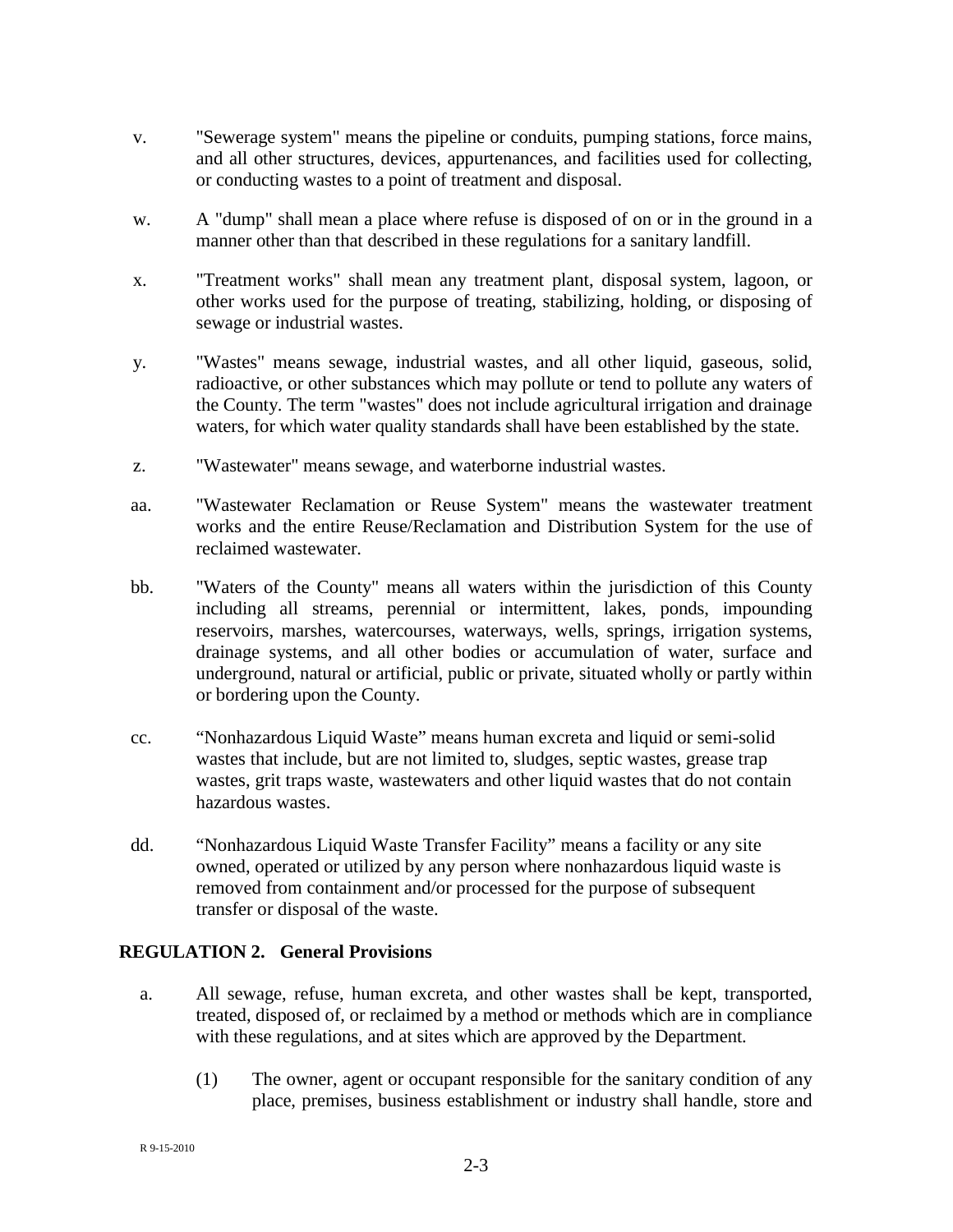dispose of all refuse accumulated there by approved methods; and any person handling, storing, transporting or disposing of garbage and rubbish or refuse shall do so in such a manner and by such means that it shall not be prejudicial to life or health for any reason including, but not limited to, the breeding of insects or harboring of rodents or the pollution of water. All hazardous waste shall, where necessary, be rendered harmless prior to collection and disposal.

- b. Sewage, reclaimed wastewater, refuse, human excreta, or other wastes shall not be placed or deposited into any waters of the County or upon or under any land within the County, except as approved by the Department and in accordance with the provisions of the Arizona Administrative Code, Title 18, Chapter 9, Section C305 including all revisions, technical corrections, and supplements published as of November 12, 2005.
- c. The owner of each device, method, or system used for the storage, collection, transportation and disposal of any waste material shall be responsible for the proper construction, maintenance, and operation of the facilities.
- d. The design and location of any system of wastes storage, collection, transportation, or disposal shall take into consideration proximity to wells or other sources of water supply, topography, water table, soil characteristics, available area, etc., and shall provide for adequate handling, treatment and disposal facilities for the amount and nature of waste material anticipated.
- e. No new refuse disposal site shall be established or operated, or any method for the disposal of refuse employed without approval and such approval shall be obtained prior to the start of operation.
- f. No new open refuse dump, dumpsite or dumping area shall be started or maintained, nor shall any such refuse disposal operation be reinstituted after having once been discontinued.
- g. No person shall install, permit to be installed, or maintain a cross connection, submerged inlet or similar connection between any part of a waste disposal or wastewater reclamation system and a potable water supply, in such manner that sewage, waste, or reclaimed wastewater may enter into or otherwise contaminate, the potable water supply.
- h. Minimum design guidelines for sewage systems, including septic tank systems, and treatment works are found in the engineering bulletins of the Department, and Arizona Departments of Health Services and Environmental Quality.
- i. No privy contents, drainage from a building, or the effluent from any waste treatment device shall be discharged into any well, either abandoned, or constructed for that purpose, that is carried to such a depth as to penetrate water bearing strata.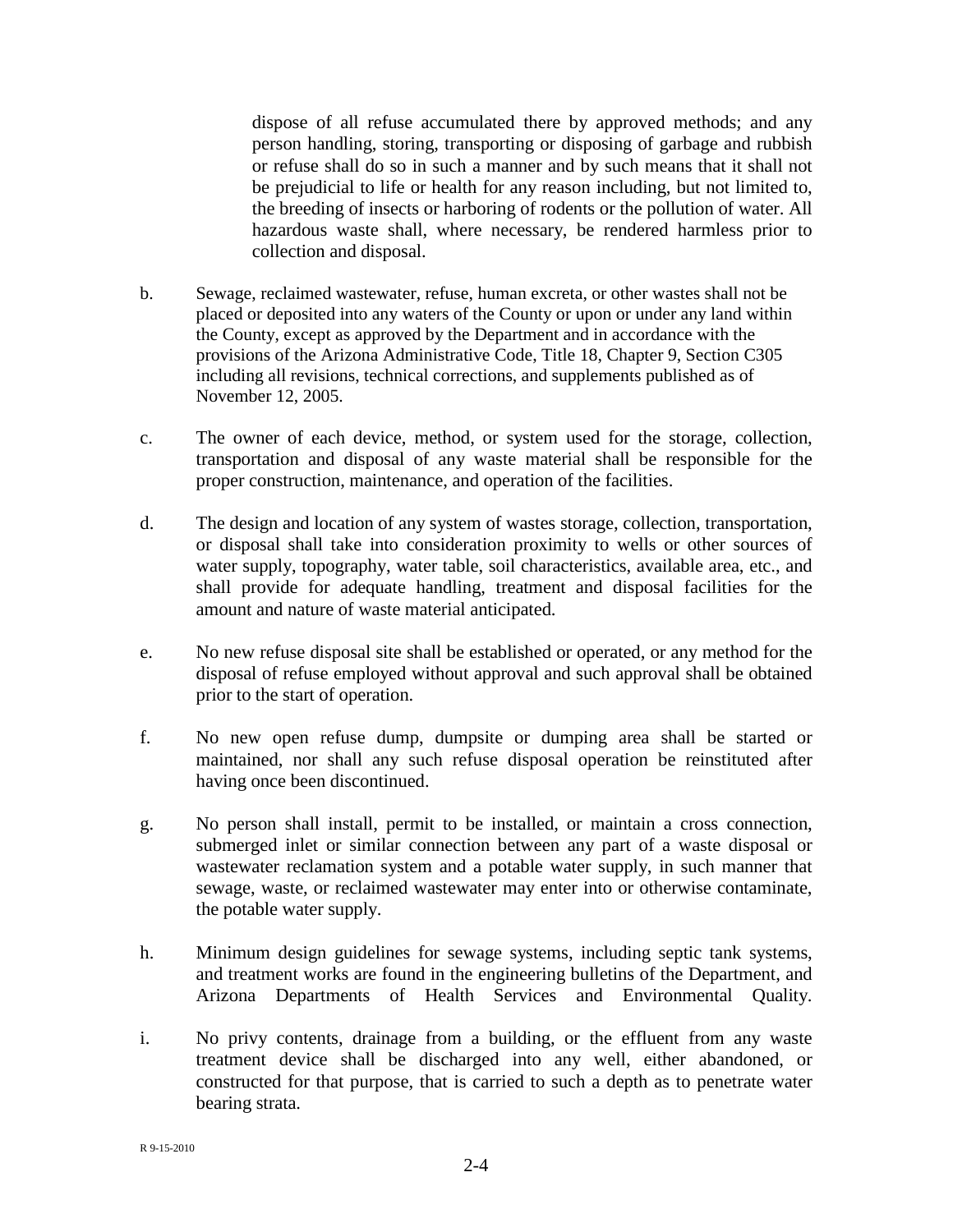- j. No privy contents, drainage from a building, or the effluent from any waste treatment device shall be discharged into any crevice, sinkhole, or other opening, either natural or artificial, or in a rock formation which will or may permit the pollution or contamination of ground water.
- k. No boat, houseboat, or watercraft of any type, shall be equipped with a marine toilet so constructed and operated as to discharge any sewage directly or indirectly into the waters of the County, nor shall any container of sewage be placed, left, discharged, or caused to be placed, left, or discharged in or near any waters of the County by any person at any time.
- l. Watercraft with marine toilets so constructed as to permit sewage to be discharged directly into the waters of the County shall be locked and sealed to prevent usage. Chemical or other type marine toilets with approved type storage containers shall be permitted where adequate, dockside disposal facilities are provided.
- m. Dockside Facilities
	- (1) Every dock servicing watercraft shall have, conveniently located thereto, approved type toilet facilities for men and for women.
	- (2) Every dock servicing watercraft equipped with toilets shall provide approved sanitary facilities at dockside for the disposal of sewage from watercraft toilets.
- n. The Environmental Health Officer shall be permitted to make and he shall make such inspections of any place, premises, container, process, equipment or vehicle used for the collection, storage, transportation, treatment, disposal or reclamation of sewage, industrial wastes or refuse as are necessary to insure compliance with these regulations.
- o. Discontinued facilities.
	- (1) Every cesspool, septic tank and seepage pit and waste treatment works which has been abandoned or has been discontinued otherwise from further use or to which no waste or soil pipe from a plumbing fixture is connected, shall have the sewage removed there from and be completely filled with the earth, sand, gravel, concrete or other approved material.
	- (2) The top cover or arch over the cesspool, septic tank, seepage pit or waste treatment works shall be removed before filling and the cesspool, septic tank or seepage pit shall be filled to the level of the top of the ground.
	- (3) No person owning or controlling any cesspool, septic tank, or seepage pit on the premises of such person or in that portion of any public street, alley